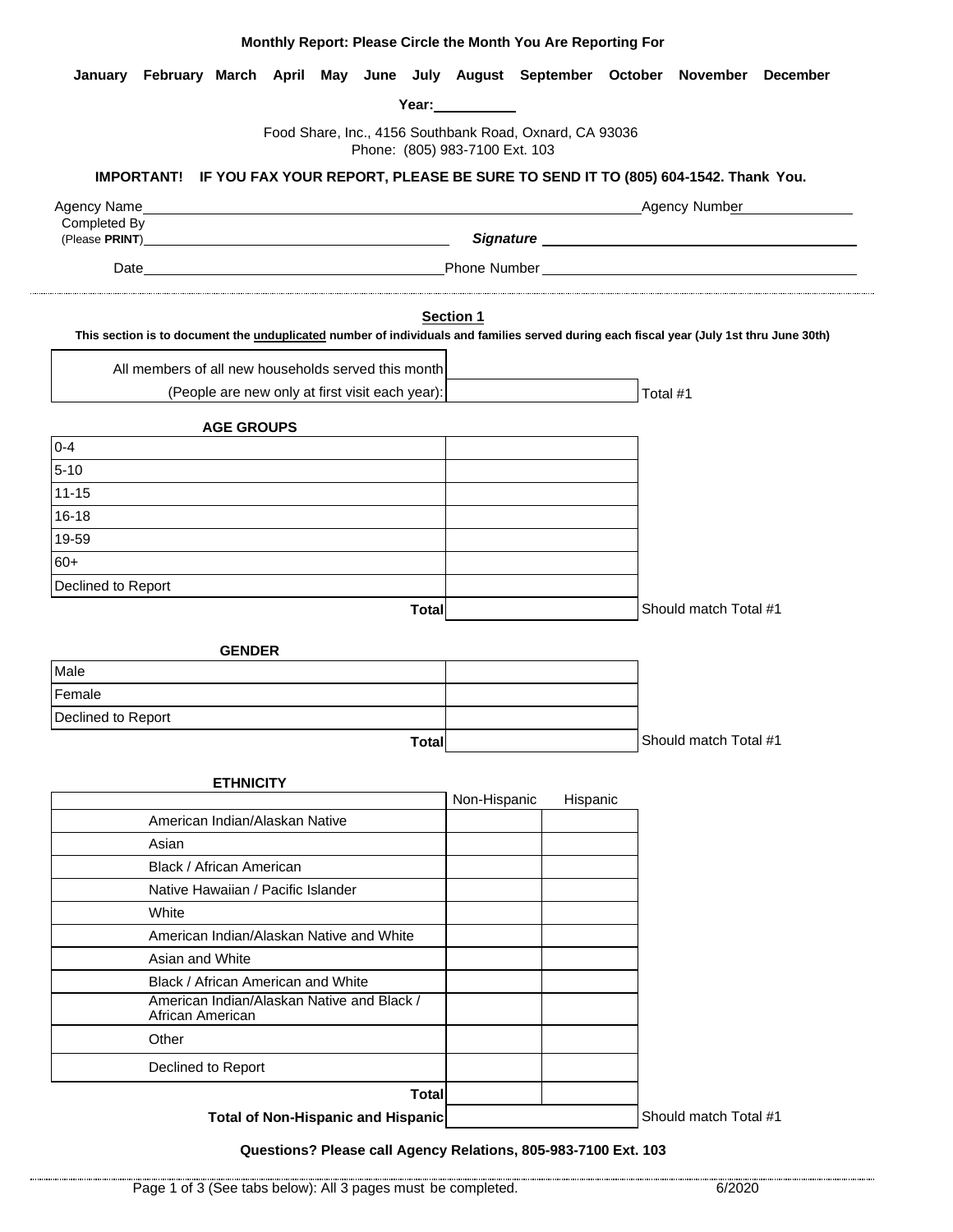#### **Food Share Monthly Report - Page 2**

**Section 1, continued**

#### **NEW CLIENTS SERVED (New Year begins July 1)**

**HOMELESSNESS**

**New** h**omeless Individuals** (Homeless singles and all members of homeless families)

| <b>HOUSEHOLDS</b>                                                                  |  |
|------------------------------------------------------------------------------------|--|
| Total of all new households served within this MONTH                               |  |
| Total of all new female heads of households served within this MONTH               |  |
| Total of all new homeless families (of 2 or more members) served within this MONTH |  |
|                                                                                    |  |

| <b>INCOME LEVEL per NEW HOUSEHOLD - See HUD Guidelines below.</b> |  |  |  |
|-------------------------------------------------------------------|--|--|--|
| <b>Number</b> of New Households at Very Low (not %)               |  |  |  |
| <b>Number</b> of New Households at Extremely Low (not %)          |  |  |  |
| <b>Number</b> of New Households at Low (not %)                    |  |  |  |
| <b>Declined to Report</b>                                         |  |  |  |

## **2018 INCOME LIMITS SCHEDULE FOR VENTURA COUNTY**

| FY 2018                                            |        | <b>PERSONS IN FAMILY</b> |        |        |                 |                 |         |         |
|----------------------------------------------------|--------|--------------------------|--------|--------|-----------------|-----------------|---------|---------|
| Income<br>Limit<br>Category                        |        | $\overline{2}$           | 3      | 4      | $5\phantom{.0}$ | $6\phantom{1}6$ |         | 8       |
| <b>Very Low</b><br>(50%)<br>Income<br>Limits $(*)$ | 35,500 | 40,600                   | 45,650 | 50,700 | 54,800          | 58,850          | 62,900  | 66,950  |
| <b>Extremely</b><br>Low Income<br>Limits $($)^*$   | 21,300 | 24,350                   | 27,400 | 30,400 | 32,850          | 35,300          | 38,060  | 42,380  |
| Low (80%)<br><b>Income</b><br>Limits $(*)$         | 56,800 | 64,900                   | 73,000 | 81,100 | 87,600          | 94,100          | 100,600 | 107,100 |

[\\*NOTE](https://www.federalregister.gov/documents/2018/01/18/2018-00814/annual-update-of-the-hhs-poverty-guidelines): The FY 2014 Consolidated Appropriations Act changed the definition of extremely low[income to b](https://www.federalregister.gov/documents/2018/01/18/2018-00814/annual-update-of-the-hhs-poverty-guidelines)e the greater of 30/50ths (60 percent) of the Section 8 very low-income limit or the poverty [guideline](https://www.federalregister.gov/documents/2018/01/18/2018-00814/annual-update-of-the-hhs-poverty-guidelines) as established by the Department of Health and Human Services (HHS), provided that this [amount is](https://www.federalregister.gov/documents/2018/01/18/2018-00814/annual-update-of-the-hhs-poverty-guidelines) not greater than the Section 8 50% very low-income limit. Consequently, the extremely low income limits may equal the very low (50%) income limits.

**What's New with Your Agency?** Please tell us about changes of staff, scheduling, or shoppers, and any special events.

**Questions? Please call Agency Relations, 805-983-7100 ext 103**

Page 2 of 3 (See tabs below): All 3 pages must be completed.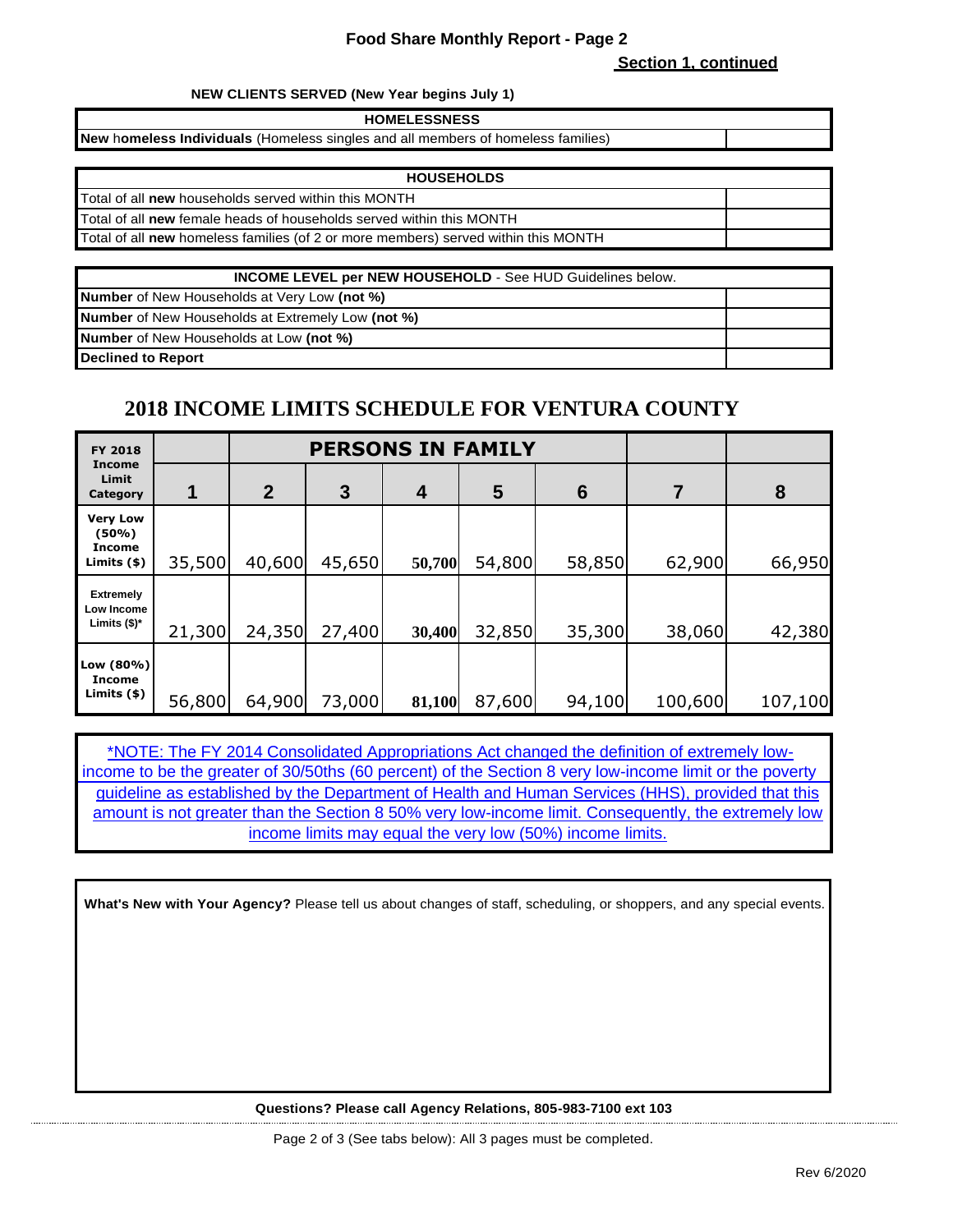## **Food Share Monthly Report - Page 3**

## **Section 2**

Enter the number of new and returning people served and the amount of food distributed within the month.

Fill out all applicable categories: All totals are for this reporting month only.

| A: Congregate Meal Programs                                                                                                                                                                    |  |
|------------------------------------------------------------------------------------------------------------------------------------------------------------------------------------------------|--|
| Total Number of Days Food Was Distributed:<br>Total Number of People Who Received Food:<br><b>Total Number Given Out or Served:</b><br>Bags/Boxes of Food:<br>Meals:                           |  |
| <b>B: Residential/Day/After school/Snack Programs</b>                                                                                                                                          |  |
| Total Number of Days Food Was Distributed:<br>Total Number of People Who Received Food:<br><b>Total Number Given Out or Served</b><br>Meals:<br>Snacks:                                        |  |
| $\overline{C}$ : Pantries<br><b>Total Number of Days Food Was Distributed:</b><br><b>Total Number of People Given Food:</b><br><b>Total Number Given Out or Served:</b><br>Bags/Boxes of Food: |  |

## **Please return to FOOD Share by doing one of the following:**

Fax to 805-604-1542 Attn: Agency Relations Assistant Hand deliver to the Customer Service Desk or the Agency Relations Coordinator Mail to Food Share, Attn: Agency Relations Assistant, 4156 Southbank Rd, Oxnard, CA 93036

#### **Questions? Please call Agency Relations, 805-983-7100 ext 103**

Page 3 of 3 (See tabs below): Thank you for completing all 3 pages.